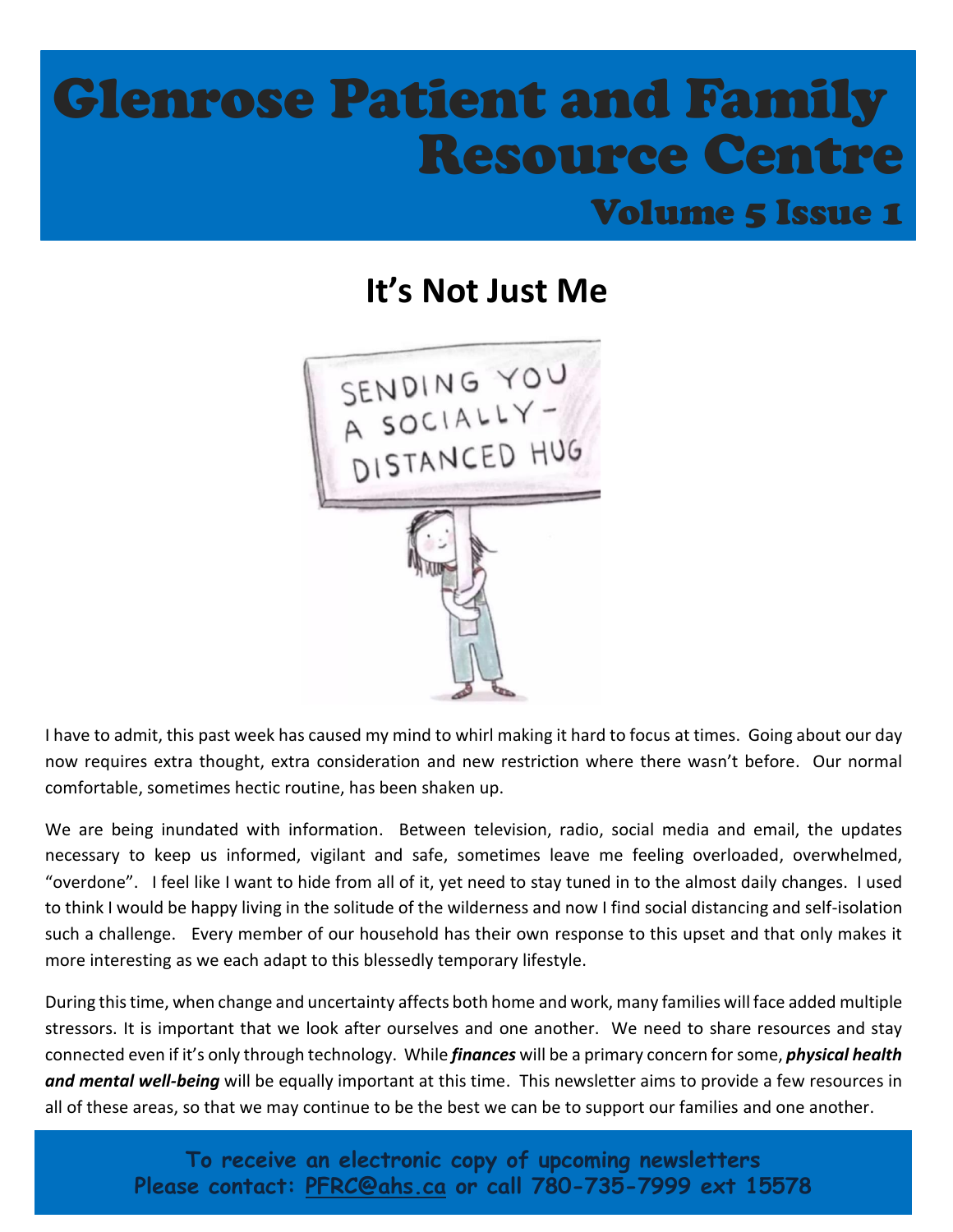### **How can I support my child in this stressful time?**

#### **Source:**

#### **Alberta Government Children's Mental Health**

#### **Caregiver considerations around the novel coronavirus/COVID-19**

The introduction of the novel coronavirus/COVID-19 in Alberta has led to a wide-spread response by our governments, Alberta Health Services, schools, and community leaders. Facility closures and program changes have caused significant disruptions to the lives of many families. This may lead to increased stress in our homes and increase concerns in our children and youth.

As parents and caregivers, it is not always easy to turn our attention toward thinking about wellness when faced with uncertainties around health, work, finances, child care, etc. In times like these, parents and caregivers have a unique opportunity to model self-regulation and resiliency for our children. By being intentional about how we respond to challenges, we can help our children to build resilience and develop their own positive social stories about themselves, their communities, and 'the bigger picture'. Here are some tips to consider as you are supporting your family in this special time.

#### **For more detail on the following and additional information go to:**

**<https://www.cdc.gov/coronavirus/2019-ncov/community/schools-childcare/talking-with-children.html>**



Some tips to keep in mind when talking with children about Coronavirus:

- Remain calm and reassuring
- Make yourself available to listen and talk
- Avoid language that might blame others and lead to stigma
- Pay attention to what children see or hear on television, radio, or online
- Provide information that is honest and accurate
- Teach children everyday actions to reduce the spread of germs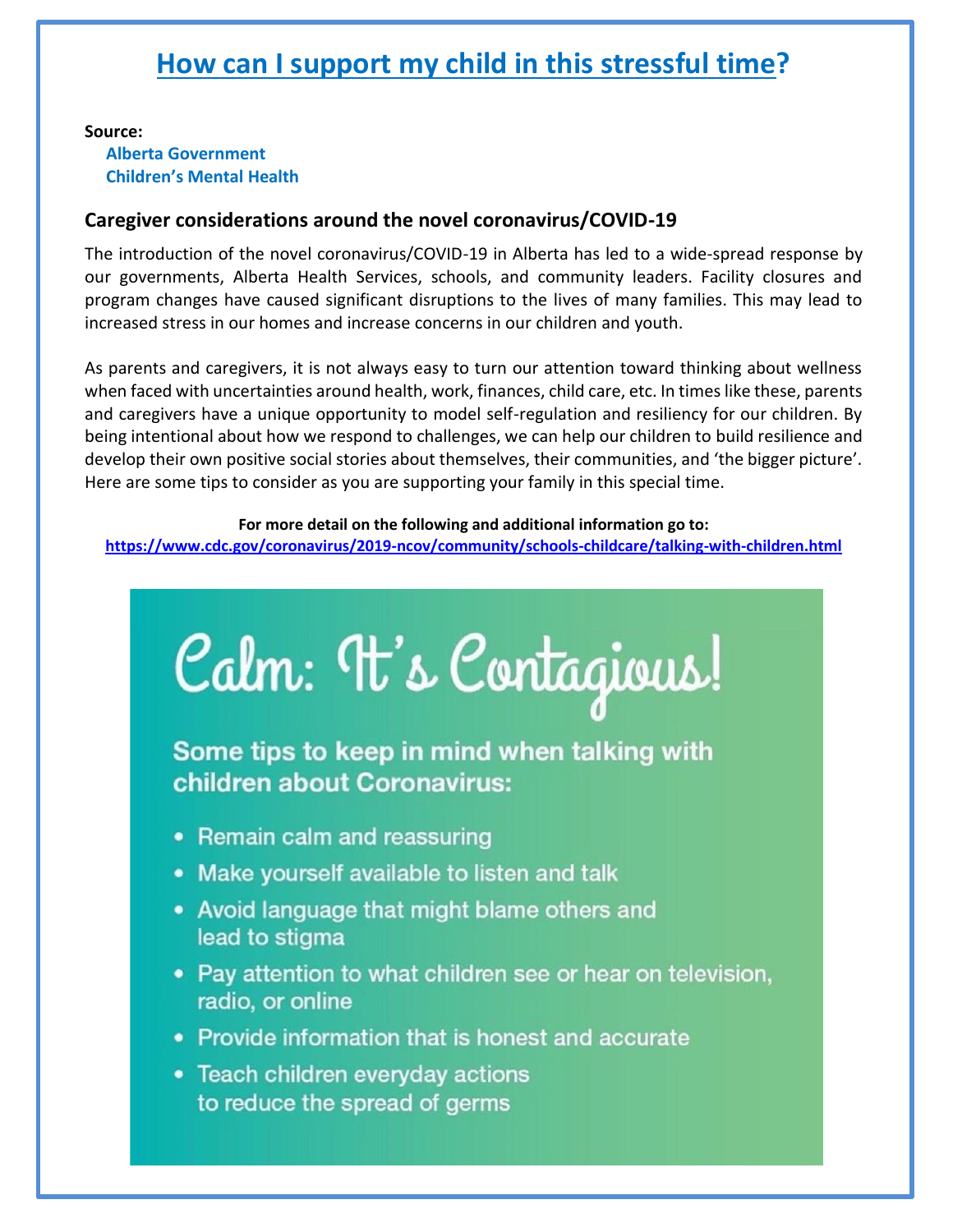### **Helping Children Cope**

#### **Source:**

#### **The National Traumatic Stress Network**

Your children may respond differently to an outbreak depending on their age. Below are some reactions according to age group and the best ways you can respond:

| <b>AGE GROUP</b>                  | <b>REACTIONS</b>                                                    | <b>HOW TO HELP</b>                                                                                                                              |
|-----------------------------------|---------------------------------------------------------------------|-------------------------------------------------------------------------------------------------------------------------------------------------|
| <b>PRESCHOOL</b>                  | Fear of being alone, bad dreams                                     | Patience and tolerance                                                                                                                          |
|                                   | <b>Speech difficulties</b>                                          | Provide reassurance (verbal and physical)                                                                                                       |
|                                   | Loss of bladder/bowel control,<br>constipation, bed-wetting         | Encourage expression through play, reenactment, story-telling                                                                                   |
|                                   | Change in appetite                                                  | Allow short-term changes in sleep arrangements                                                                                                  |
|                                   | Increased temper tantrums, whin-                                    | Plan calming, comforting activities before bedtime                                                                                              |
|                                   | ing, or clinging behaviors                                          | Maintain regular family routines                                                                                                                |
|                                   |                                                                     | Avoid media exposure                                                                                                                            |
| <b>SCHOOL-AGE</b><br>(agees 6-12) | Irritability, whining, aggressive<br>behavior                       | Patience, tolerance, and reassurance                                                                                                            |
|                                   | Clinging, nightmares                                                | Play sessions and staying in touch with friends through telephone and Internet                                                                  |
|                                   | Sleep/appetite disturbance                                          | Regular exercise and stretching                                                                                                                 |
|                                   | Physical symptoms (headaches,                                       | Engage in educational activities (workbooks, educational games)                                                                                 |
|                                   | stomachaches                                                        | Participate in structured household chores                                                                                                      |
|                                   | Withdrawal from peers, loss of<br>interest                          | Set gentle but firm limits                                                                                                                      |
|                                   | Competition for parents' attention                                  | Discuss the current outbreak and encourage questions. Include what is being<br>done in the family and community                                 |
|                                   | Forgetfulness about chores and<br>new information learned at school | Encourage expression through play and conversation                                                                                              |
|                                   |                                                                     | Help family create ideas for enhancing health promotion behaviors and main-<br>taining family routines                                          |
|                                   |                                                                     | Limit media exposure, talking about what they have seen/heard including at<br>school                                                            |
|                                   |                                                                     | Address any stigma or discrimination occurring and clarify misinformation                                                                       |
| <b>ADOLESCENT</b><br>(ages 13-18) | Physical symptoms (headaches,<br>rashes, etc.)                      | Patience, tolerance, and reassurance                                                                                                            |
|                                   | Sleep/appetite disturbance                                          | Encourage continuation of routines                                                                                                              |
|                                   |                                                                     | Encourage discussion of outbreak experience with peers, family (but do not                                                                      |
|                                   | Agitation or decrease in energy,<br>apathy                          | force)                                                                                                                                          |
|                                   | Ignoring health promotion behav-                                    | Stay in touch with friends through telephone, Internet, video games                                                                             |
|                                   | iors                                                                | Participate in family routines, including chores, supporting younger siblings, and<br>planning strategies to enhance health promotion behaviors |
|                                   | Isolating from peers and loved<br>ones                              | Limit media exposure, talking about what they have seen/heard including at<br>school                                                            |
|                                   | Concerns about stigma and<br>injustices                             | Discuss and address stigma, prejudice and potential injustices occurring during                                                                 |
|                                   | Avoiding/cutting school                                             | outbreak                                                                                                                                        |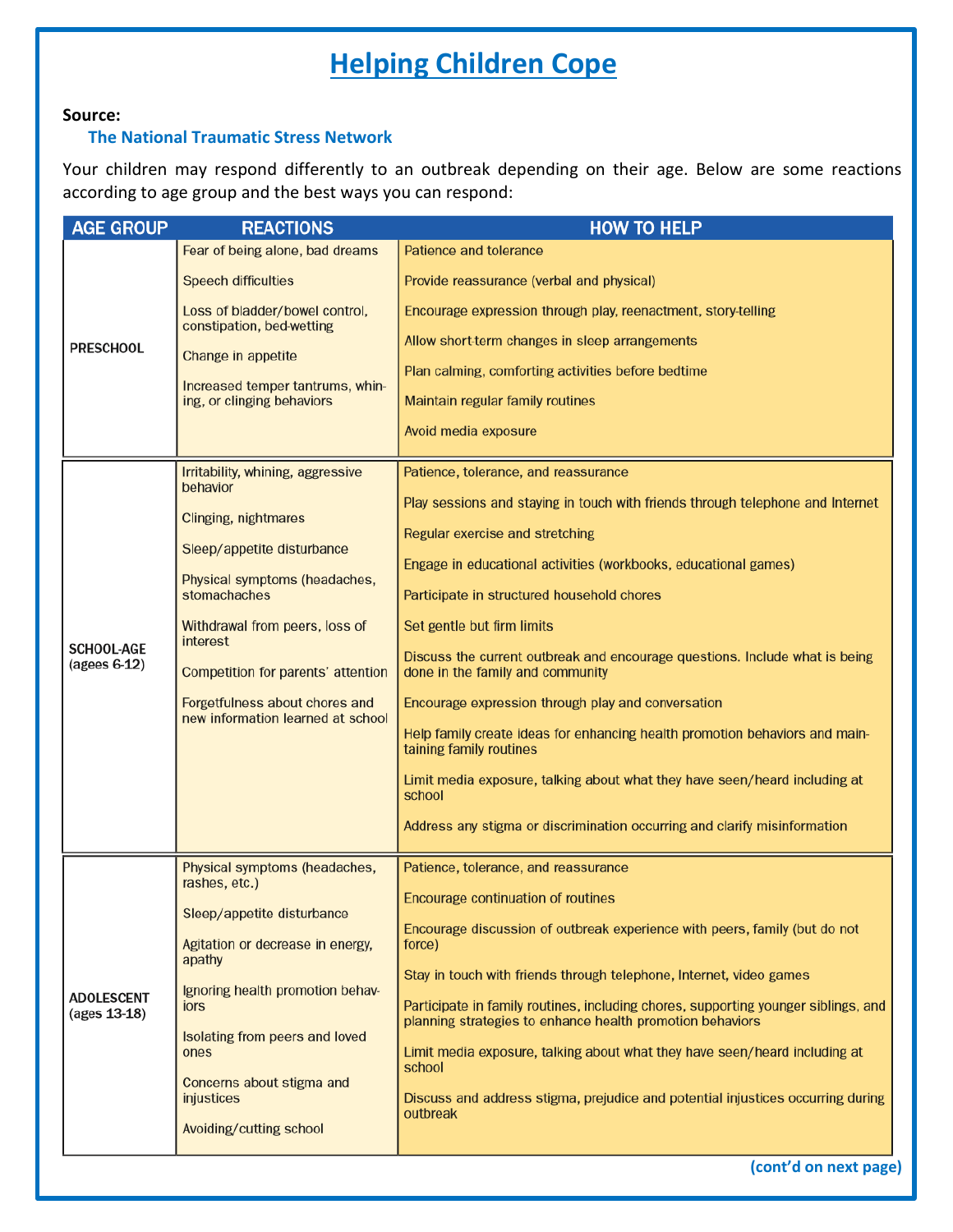#### **The National Traumatic Stress Network cont'd**

#### **Self Care & Coping**

- Modify your daily activities to meet the current reality of the situation and focus on what you can accomplish.
- Shift expectations and priorities to focus more on what gives you meaning, purpose, or fulfillment.
- Give yourself small breaks from the stress of the situation.
- Attempt to control self-defeating statements and replace them with more helpful thoughts. Here's a helpful checklist for identifying unhealthy thoughts and coping with them: <https://arfamiliesfirst.com/wp-content/uploads/2013/05/Cognitive-Distortions.pdf>
- Remember, you are a role model for your children. How you handle this stressful situation can affect how your children manage their worries.
- If your family has experienced a serious illness or the death of a loved one, find ways to support each other, including: Reach out to your friends and family, talking to them about the death of your loved one. Use telephone, email, or social media to communicate if necessary.
- Find ways to honor the death of your loved one. Some activities may be done as a family, while additional activities may done individually.
- Seek religious/spiritual help or professional counseling for support. This may be available online or by telephone during an outbreak.

### **Social Stories and Things to Do**

**Social Stories for children -** sometimes it is better understood through pictures

- [https://www.autismspeaks.org/sites/default/files/flu\\_teaching\\_story\\_final%20%281%29.pdf](https://www.autismspeaks.org/sites/default/files/flu_teaching_story_final%20%281%29.pdf)
- [https://660919d3-b85b-43c3-a3ad-](https://660919d3-b85b-43c3-a3ad-3de6a9d37099.filesusr.com/ugd/64c685_319c5acf38d34604b537ac9fae37fc80.pdf)[3de6a9d37099.filesusr.com/ugd/64c685\\_319c5acf38d34604b537ac9fae37fc80.pdf](https://660919d3-b85b-43c3-a3ad-3de6a9d37099.filesusr.com/ugd/64c685_319c5acf38d34604b537ac9fae37fc80.pdf)

#### **Things to Do – when it seems you've done it all (and its FREE)**

- <https://familyeguide.com/boredom-busters-110-fun-at-home-activities-for-families-kids-2/>
- <https://classroommagazines.scholastic.com/support/learnathome.html>
- <https://www.youtube.com/user/CosmicKidsYoga>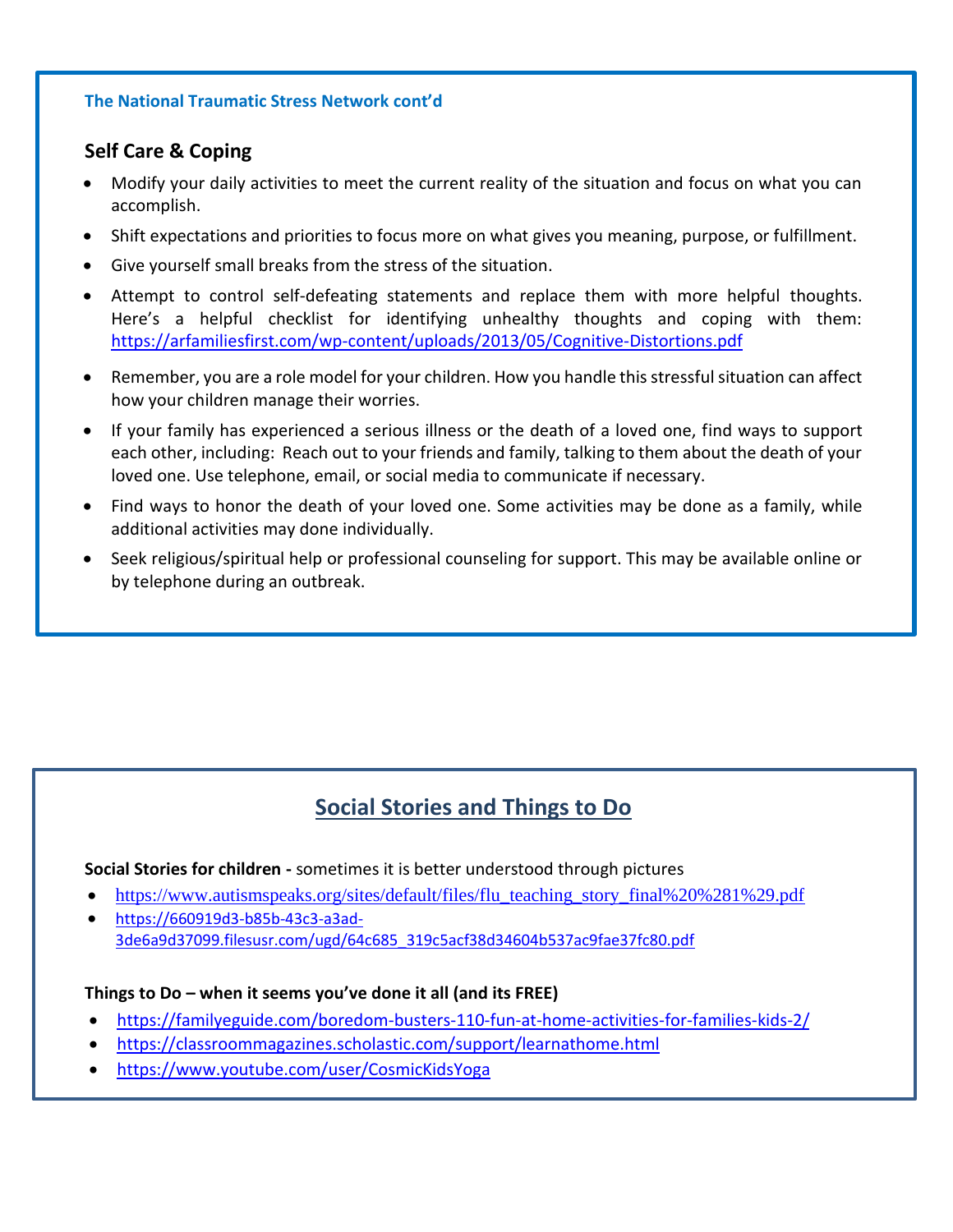### **As an Adult What to do if you're anxious or worried about coronavirus (COVID-19)**

#### **Source:**

#### **Anxiety Canada**

Life is uncertain. We all know it and it can make people anxious. But there are times when world events bring forward even greater uncertainty in daily life, which in turn can make us even more anxious than usual. The coronavirus outbreak is one of these times for many people. How can you manage this anxiety and worry during these uncertain times? Here are a few suggestions.

#### **Be self-compassionate**

Even people who don't usually struggle with anxiety are experiencing more worry and anxiety now. So: don't be too hard on yourself if you're experiencing more anxiety than usual.

If you've been practicing cognitive behavioral therapy (CBT) you're probably already experienced at tolerating uncertainty. Give yourself credit for doing the best you can to cope in a difficult situation.

#### **Limit the news & unplug from social media**

Understandably coronavirus is the lead story for most news outlets. People on social media are likewise sharing information and stories, some of which are accurate but others may have little to do with reality. The general public is interested and wants to know the latest details. Yet when our attention is drawn to something, we are more likely to focus on it and continue thinking about it.

As we think about and focus more on coronavirus, the PERCEPTION of threat increases (not the actual risk but our perception of it). By limiting or eliminating contact with media you can help yourself manage your own anxiety and worry. If you cannot eliminate contact with media, control it: Make sure that your information only comes from reputable sources, such as [the following links]:

- [Alberta](http://www.bccdc.ca/health-info/diseases-conditions/coronavirus-(novel)) Health Services *[substituted for local coverage]*
- [Government of Canada](https://www.canada.ca/en/public-health/services/diseases/2019-novel-coronavirus-infection.html)

#### **If you do watch or read the news, try to limit how often you do:**

- Commit to only checking in a couple of times a day.
- Set a regular time when you check the news everyday. Standardizing the times you check will help to both think less about it and to reduce fighting with yourself to check.
- Disable news alerts on your phone so that you get updates when you want them.
- It can also be helpful to rely on family and friends to provide major updates thereby

#### **Stop talking about coronavirus**

Water cooler chat with coworkers and sharing the latest details with family and friends will be common. But: it keeps us thinking about it, which will influence our sense of threat/risk.

To counteract this, don't initiate the conversation and change the subject if it does come up. If you're comfortable doing so, ask friends and family to not discuss the coronavirus news updates with you. Not only will this help you feel less anxious, it'll help others too.

For the full article refer to

[https://www.anxietycanada.com/articles/what-to-do-if-you-are-anxious-or-worried-about-coronavirus](https://www.anxietycanada.com/articles/what-to-do-if-you-are-anxious-or-worried-about-coronavirus-covid-19/)[covid-19/](https://www.anxietycanada.com/articles/what-to-do-if-you-are-anxious-or-worried-about-coronavirus-covid-19/)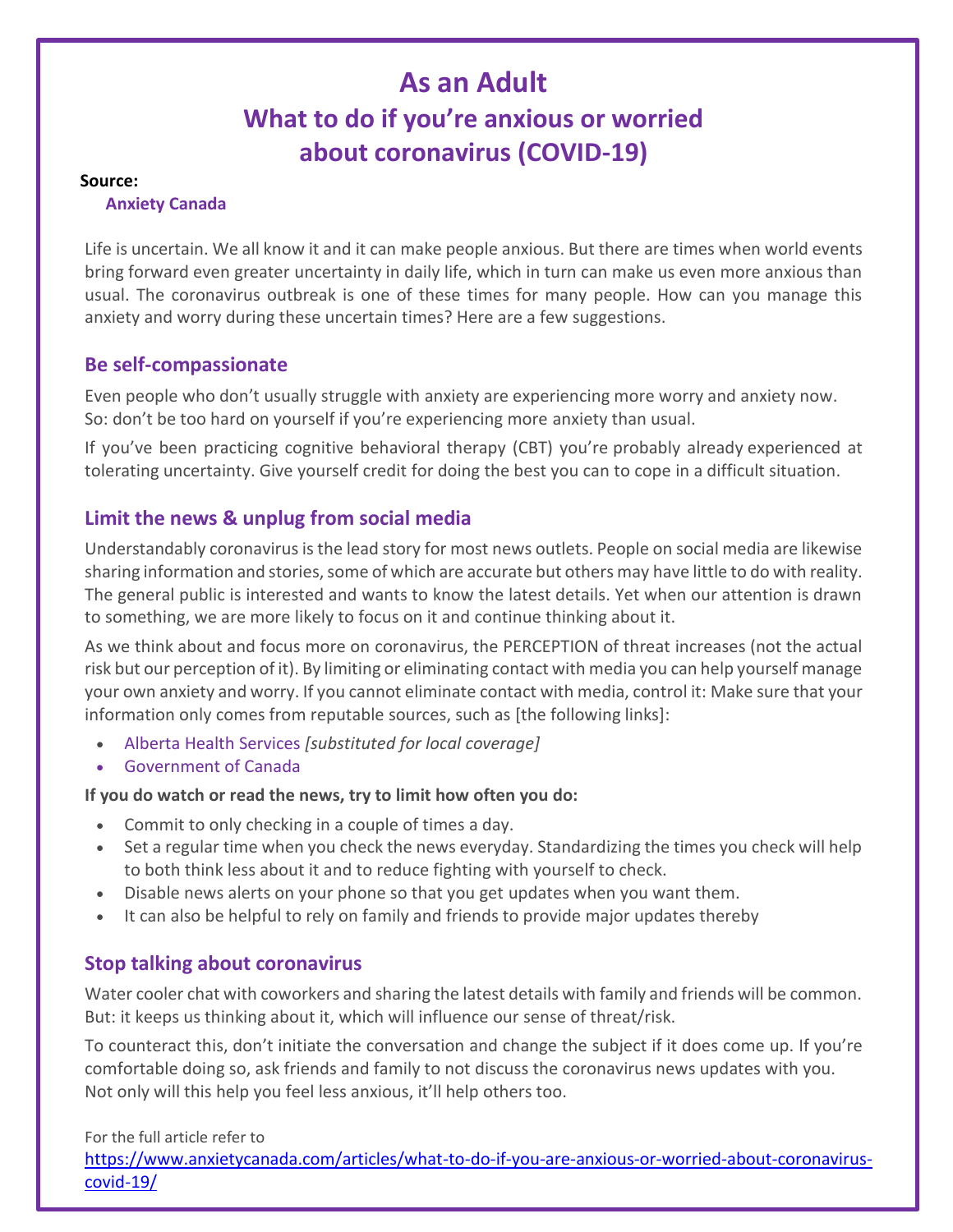

### **Financial Supports Related to Covid-19**

The Alberta government will provide immediate financial relief to Alberta's families and vulnerable populations.

Albertans should be focused on their health and not worry about whether they can pay their bills so we have put a number of options in place for those struggling financially.

#### **\*\*\* Refer to the following link for current information:**

<https://www.alberta.ca/covid-19-supports-for-albertans.aspx>

#### **Emergency isolation support**

This will be a temporary program for working adult Albertans who must self-isolate because they meet the Government of Alberta's published criteria for [self-isolation,](https://www.alberta.ca/self-isolation.aspx) including persons who are the sole care-giver for a dependent who must self-isolate because they meet the public health criteria, and who will not have another source of pay or compensation while they are self-isolated.

#### **Utility payment deferral**

Residential customers can defer electricity and natural gas bill payments for the next 90 days to ensure no one will be cut off, regardless of the service provider.

This program is available to Albertans who are experiencing financial hardship as a direct result of COVID-19. For example, those who have lost their employment or had to leave work to take care of an ill family member.

#### **Student loans repayment deferral**

We are implementing a six-month, interest free, moratorium on Alberta student loan payments for all Albertans in the process of repaying these loans.

Alberta Student Loan repayments will be paused for 6 months, beginning March 30, 2020. Interest will not accrue during this period. This mirrors the approach of the Canada Student Loans Program.

Students do not need to apply for the repayment pause.

Borrowers may continue making payments during this period if they choose and this will not affect their eligibility to receive the benefit.

#### **Banks and credit unions**

#### **ATB financial customers**

Personal banking customers can apply for a deferral on their ATB loans, lines of credit and mortgages for up to 6 months.

#### **Alberta Credit Unions**

Credit union members will have access to a variety of programs and solutions designed to ease difficulties with loan payments and short-term cash flow.

Contact your credit union to work out a plan for your personal situation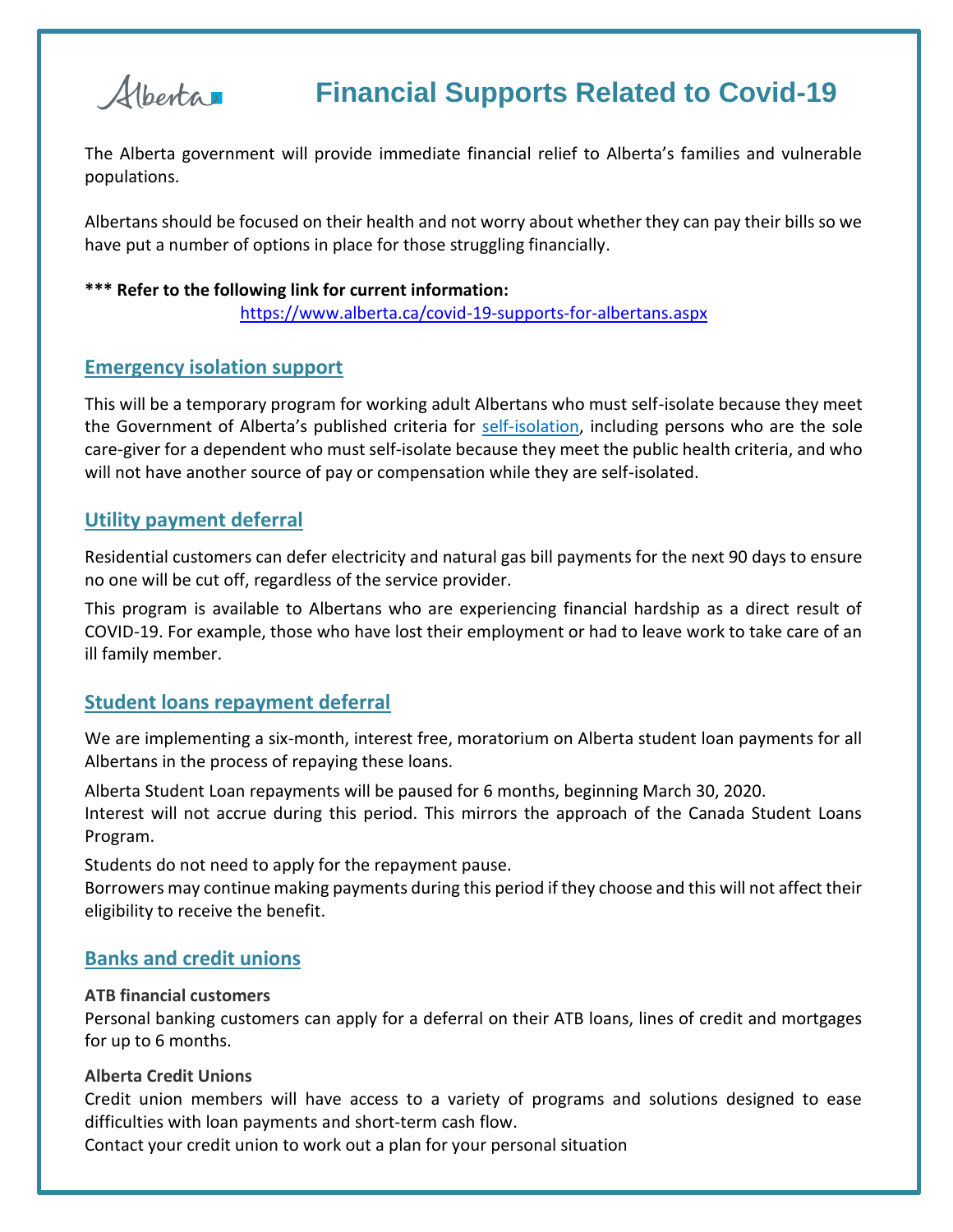

Government Gouvernement of Canada du Canada

### **Financial Supports Related to Covid-19**

The Government of Canada is taking immediate, significant and decisive action to help Canadians facing hardship as a result of the COVID-19 outbreak.

On March 18, 2020, the Prime Minister announced a new set of economic measures to help stabilize the economy during this challenging period. These measures, delivered as part of the Government of Canada's COVID-19 Economic Response Plan, will provide up to \$27 billion in direct support to Canadian workers and businesses.

#### **\*\*\* Refer to the following link for the most current information:**

<https://www.canada.ca/en/department-finance/economic-response-plan.html>

[https://www.canada.ca/en/department-finance/news/2020/03/introduces-canada-emergency](https://www.canada.ca/en/department-finance/news/2020/03/introduces-canada-emergency-response-benefit-to-help-workers-and-businesses.html)[response-benefit-to-help-workers-and-businesses.html](https://www.canada.ca/en/department-finance/news/2020/03/introduces-canada-emergency-response-benefit-to-help-workers-and-businesses.html)

#### **Support for individuals**

#### **General support for individuals**

- [Increasing the Canada Child Benefit this year](https://www.canada.ca/en/department-finance/economic-response-plan/covid19-individuals.html#increasing_canada_child_benefit)
- [Extra time to file income taxes](https://www.canada.ca/en/department-finance/economic-response-plan/covid19-individuals.html#extra_time_income_taxes)
- [Mortgage support](https://www.canada.ca/en/department-finance/economic-response-plan/covid19-individuals.html#mortgage_support)

#### **Support for people facing unemployment**

- [Improved access to Employment Insurance](https://www.canada.ca/en/department-finance/economic-response-plan/covid19-individuals.html#improved_access_employment_insurance)
- [The new Emergency Support Benefit](https://www.canada.ca/en/department-finance/economic-response-plan/covid19-individuals.html#emergency_support_benefit)

#### **Support for people sick or quarantined**

- [Improved access to Employment Insurance Sickness Benefit](https://www.canada.ca/en/department-finance/economic-response-plan/covid19-individuals.html#improved_access_employment_insurance_sickness_benefit)
- [The new Emergency Care Benefit](https://www.canada.ca/en/department-finance/economic-response-plan/covid19-individuals.html#emergency_care_benefit)

#### **Support for people unable to work**

• [The new Emergency Care Benefit](https://www.canada.ca/en/department-finance/economic-response-plan/covid19-individuals.html#emergency_care_benefit)

#### **Support for people with low and modest income**

- [Increased goods and services tax credit this year](https://www.canada.ca/en/department-finance/economic-response-plan/covid19-individuals.html#increased_goods_services_tax_credit)
- [Enhancing the Reaching Home initiative](https://www.canada.ca/en/department-finance/economic-response-plan/covid19-individuals.html#enhancing_reaching_home_initiative)
- [Support women's shelters and sexual assault centers](https://www.canada.ca/en/department-finance/economic-response-plan/covid19-individuals.html#support_women_shelters_and_sexual_assault_centers)
- [A new Indigenous Community Support Fund](https://www.canada.ca/en/department-finance/economic-response-plan/covid19-individuals.html#indigenous_community_support_fund)

#### **Support for seniors**

• [Eased the rules for Registered Retirement Income Funds](https://www.canada.ca/en/department-finance/economic-response-plan/covid19-individuals.html#eased_rules_registered_retirement_income_funds)

#### **Support for students and recent graduates**

• [A moratorium on the repayment of Canada Student Loans](https://www.canada.ca/en/department-finance/economic-response-plan/covid19-individuals.html#canada_student_loans)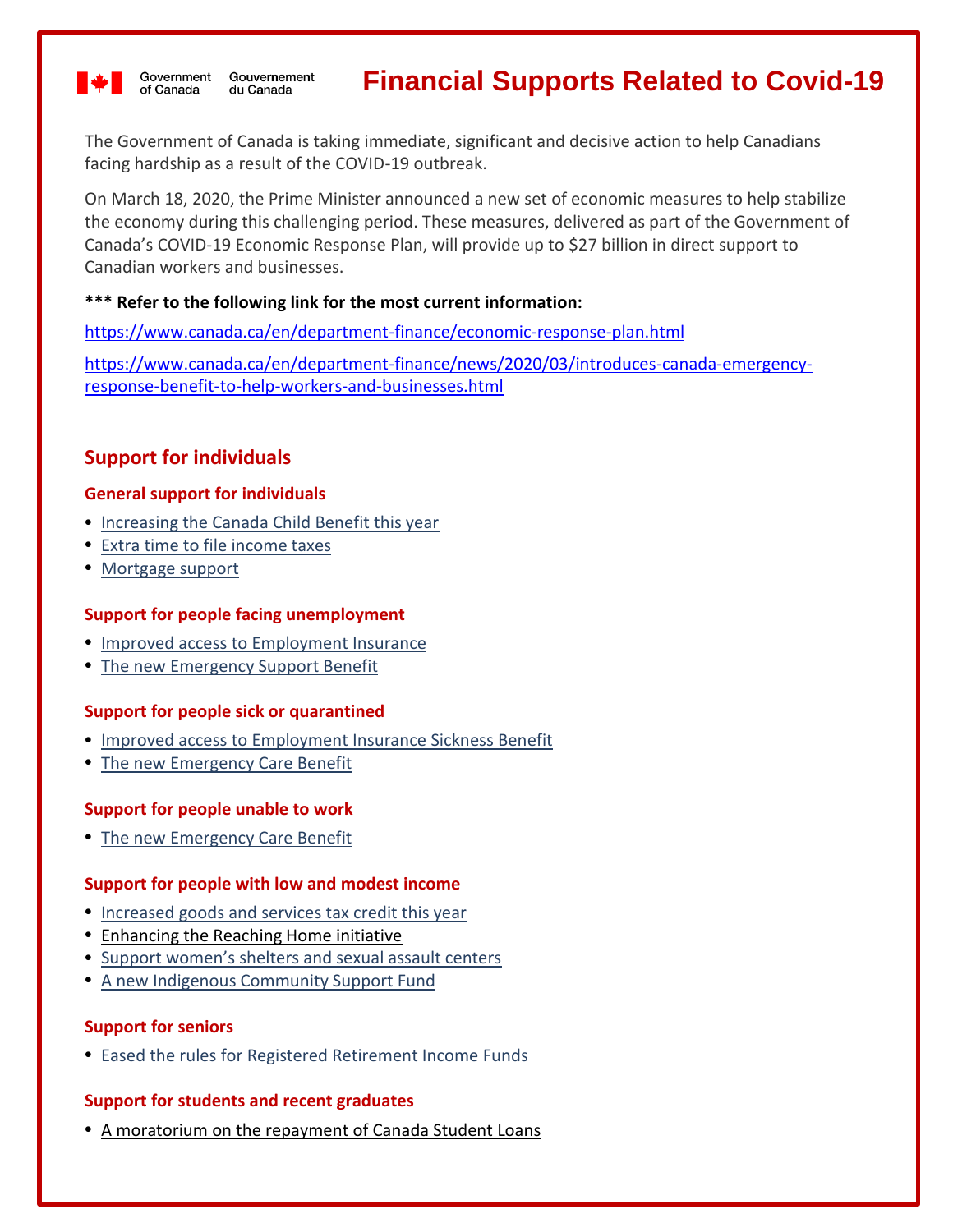### **Additional Resources for Families**

Social distancing and self isolation can be hard on all of us

#### **To Support Your Children**

- Alberta Health Services Children, Youth and Families Addiction and Mental Health **Caregiver Education** Video and PDF Resources <https://www.cyfcaregivereducation.ca/videos>
- Kelty Mental Health Resource Centre **Mental Health, Healthy Living, Challenges and Disorders, Substance Use and Medications** Video and PDF Resources <https://keltymentalhealth.ca/parents-caregivers>
- Kelty Mental Health Resource Centre **Hidden Depression in Youth: Beyond the Blues** Webinar Video <http://mediasite.phsa.ca/Mediasite/Play/fcc12ff092d94a36a53093212a28713b1d>
- Child Mind Institute **Concerns, Disorders, Symptom Checker** <https://childmind.org/audience/for-families/>

#### https://ww https://www.albertahealthservices.ca/amh/page16759.aspx w. https://www.albertahealthservices.ca/amh/page16759.aslbertahealthservices.ca/amh/page16759.asp **To Support Yourself**

- Alberta Health Services **Information for Albertans on novel corona virus (COVID-19)** Updated daily - Prevention, Risk, Symptoms - online assessment, Emergency Kit <https://www.albertahealthservices.ca/topics/Page16997.aspx>
- Alberta Health Services **Addictions and Mental Health for Adults** <https://www.albertahealthservices.ca/amh/Page16443.aspx>
- Alberta Health Services **Healthy Together – Mental Wellness Moments** <https://www.youtube.com/playlist?list=PLi1tOF1I5ZoUVdu5tVzAqjOxblGbEXr9q>
- Alberta Health Services **MyHealth Alberta** *Non-Covid19* Symptom checker (including mental health), recommendations on home treatment, when to see a doctor and how to prepare for the medical appointment <https://myhealth.alberta.ca/Health/Pages/MyHealthVideos.aspx>
- Alberta Health Services **Help In Tough Times** Links and Important Phones Numbers Social and Community Supports, Food Banks, Mental Health, Stress, Suicide, Grief <https://www.albertahealthservices.ca/amh/page16759.aspx>

#### **Financial**

• **Aids to Daily Living** – Bulletin #80 – respiratory benefits [https://open.alberta.ca/dataset/1442d933-14e5-407e-afb3-0cff0d2b73bb/resource/0f73227b-](https://open.alberta.ca/dataset/1442d933-14e5-407e-afb3-0cff0d2b73bb/resource/0f73227b-49b7-4e3b-8364-aaedd6817bf7/download/health-aadl-bulletin-80-2020-03.pdf)[49b7-4e3b-8364-aaedd6817bf7/download/health-aadl-bulletin-80-2020-03.pdf](https://open.alberta.ca/dataset/1442d933-14e5-407e-afb3-0cff0d2b73bb/resource/0f73227b-49b7-4e3b-8364-aaedd6817bf7/download/health-aadl-bulletin-80-2020-03.pdf)